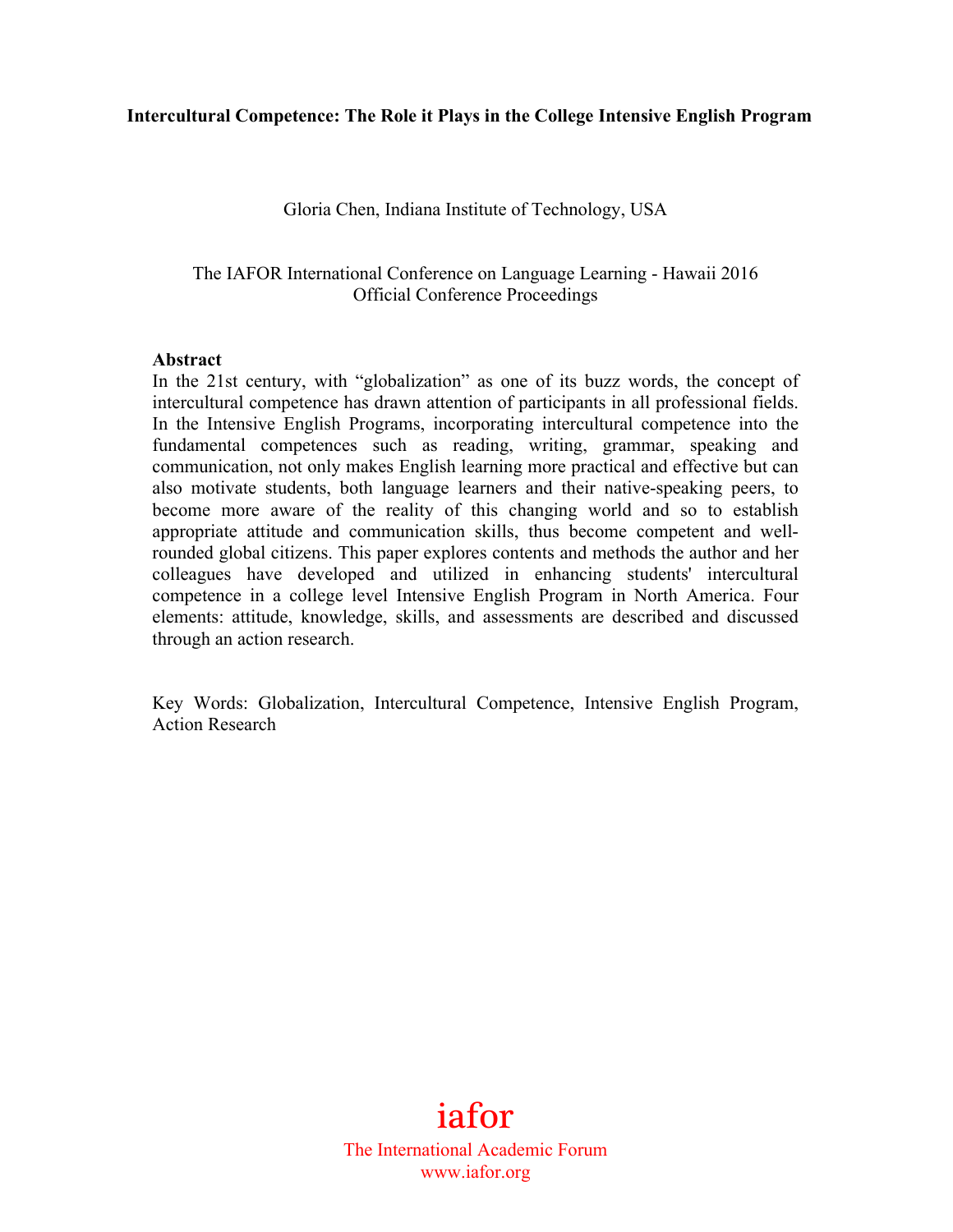### **1. Introduction**

Language and culture are inseparable. Liddicoat (2002) notes that culture shapes what we say, when we say it, and how we say it, from the simplest language to the most complex ones that we use, and culture is also a fundamental factor to the way we speak, write, listen and read. In a traditional language class, the near-native language proficiency has been the goal, and the main content of teaching and learning, and, if culture is ever put into the content, usually the cultures of the host countries where the target languages are spoken and learned are the focus and spot light. However, as the world moves on into globalization, "intercultural competence" has been progressively embraced by scholars and practitioners of language teaching and learning fields (Bennett, 2004). Thus, when intercultural competence is woven into language learning, learners develop a perspective where the culture and language contexts of the students' own cultures are presented and discussed, along with the target culture and language contexts, as Moeller and Nugent (2014) state, "students become optimally prepared for participation in a global world." This paper will investigate how college intensive English programs (IEP) can incorporate intercultural competence learning, in which a learner makes decisions about what part of cultures to hold on to, how to adjust his/her attitude toward certain cultures, and what skills he/she has to obtain, in order to become competent in communicating in the new language with people from all over the world. At the same time, the instructors provide, either to native speakers or to language learners, opportunities for exposure and adventure of global cultures. The action research includes the efforts of faculty, staff, students, as well as the surrounding community, intertwined together to enhance the intercultural competence of both language learners and native English speakers.

## **2. What is Intercultural Competence?**

Messner and Schäfer (2014) define Intercultural competence as "the aptitude to communicate effectively and correctly with people of different cultures." In order to communicate with effect and adequacy, the "preparation" of individuals is necessary, as Sinecrope et al (2012) stated. Therefore, with preparation of learners in mind, it is helpful to investigate the similarity and differences of three cultural related terms that have been widely used for decades: "multicultural," "cross-cultural," and "intercultural," so the true meaning of "intercultural communication" can be realized through teaching and learning. Rodger Nishioka (2014) gives the following definitions of multicultural, cross-cultural, and intercultural communities and explain the differences among them:

In multicultural communities, we live alongside one another. We value tolerance, and celebrate one another's…outward expressions of culture. It usually requires only superficial and polite social interaction. In cross-cultural communities, there is some reaching across boundaries. We try to build bridges of relationship between our cultural communities … In intercultural communities, there are comprehensive mutuality, reciprocity, and equality. Our social structures and everyday interactions are defined by justice, mutuality, respect, equality, understanding, acceptance, freedom, diversity, peacemaking, and celebration.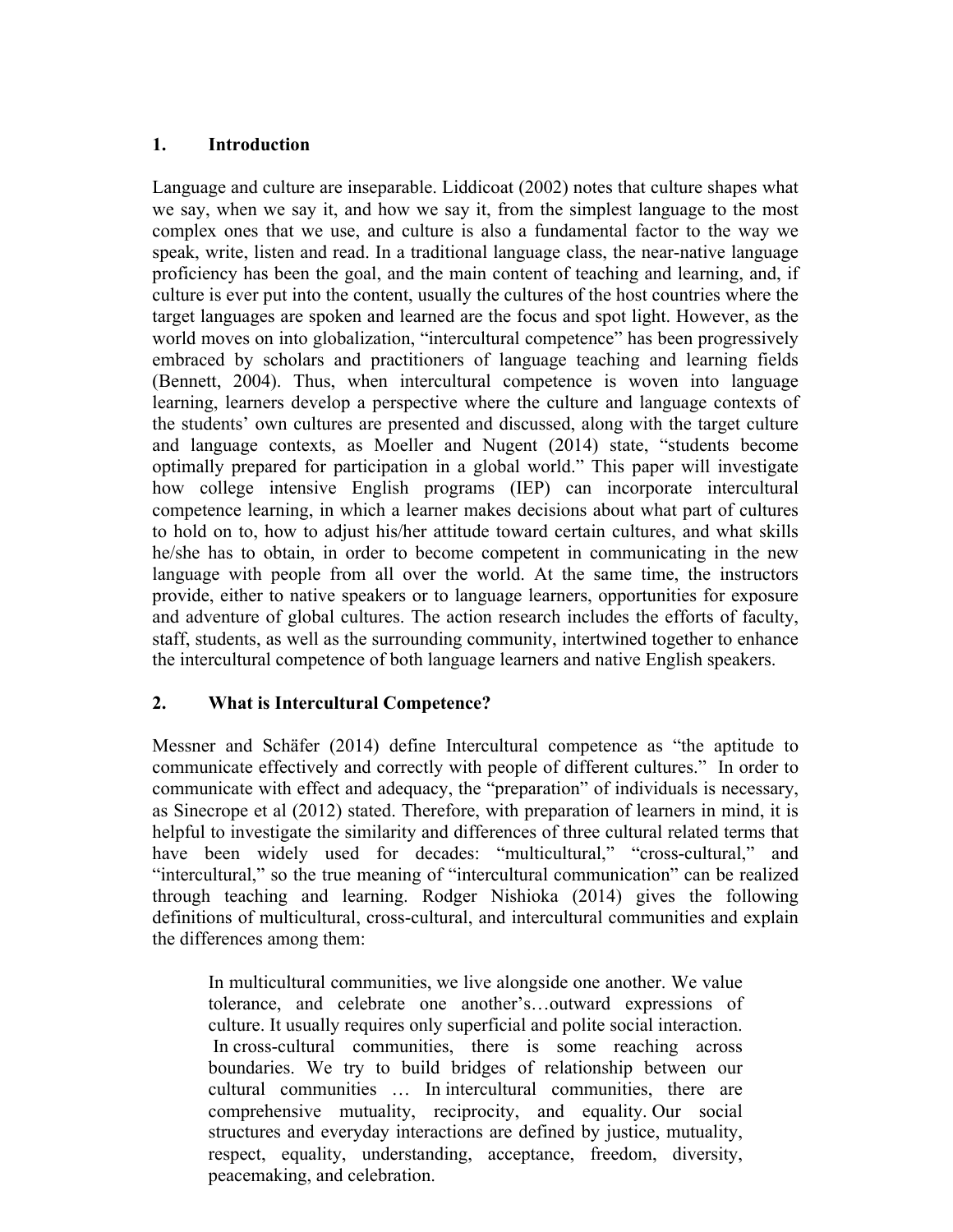In this statement, Nishioka specifically explains the similarities and differences of the "multicultural", "cross-cultural," and "intercultural" concepts. The quality of "justice, mutuality, respect, equality, understanding, acceptance, freedom, diversity, peacemaking, and celebration" he pointed out an intercultural community obtains vividly describes an interculturally competent community. As a result, the objectives of incorporating the intercultural competence learning in the intensive English program no longer focus on the culture of English-speaking countries exclusively, but also include cultures of the entire world, especially drawing resources from the cultures of the language learners in the program, which can better serve the purposes of "justice, mutuality, respect, equality, understanding, acceptance, freedom, diversity, peacemaking, and celebration."

# **3. The Process of Intercultural Competence Learning**

When a language learner is pursuing intercultural competence, it takes steps of progress and transformation. Deardorff (2006) found that transformation of attitude, including "self-awareness" and "openness to new values and beliefs," is an important first step to becoming interculturally competent. Then the learner will continue to grow and internalize what he/she has learned. As Byram (1997) describes, the intercultural learning process is not linear. As a matter of fact, it can be viewed as circular, just like a mountain-climbing train swirling from the bottom of the mountain all the way up--although the passengers may see the same sights repeatedly as the train climbs to a higher level, yet they are taken to new perspectives and broader views, and eventually they can reach to the top of the mountain.

# **4. The Contents of Intercultural Competence Learning**

Bloom's Taxonomy identifies three domains of educational activities (Bloom, et al. 1956): (i) Cognitive: mental skills (knowledge), (ii) Affective: growth in feelings or emotional areas (attitude), and (iii) Psychomotor: manual or physical skills (skills). These three domains can also be considered in the cultural competence learning. The intercultural knowledge domain can include food, clothing, families, government, education, language(s), religion, economy, environment, arts/music, recreation, and holidays, etc. The skills domain can include personal skills and learning skills, as well as manual or physical skills, to enhance intercultural competence: interacting with one another, adjusting to new languages and new surroundings, building relationships with new friends, understanding and correctly interpreting others' experiences, comparing and contrasting different cultures, and recognizing the value of all cultures. The attitude of an intercultural competent person can evolve from tolerance to curiosity, from curiosity to acceptance, acceptance to appreciation, and appreciation to respect, and so on.

In order to implement the intercultural competence to the program, many steps can be taken: first, finding out how many major cultures in the language program and on campus. In the author's institution, Asian, South American, North American, Middle East, and African cultures are all extinguished. The program then organizes a search conference on each cultural. After the search conference, the program proceeds to plan major activities such as restructuring Office of International Student Services to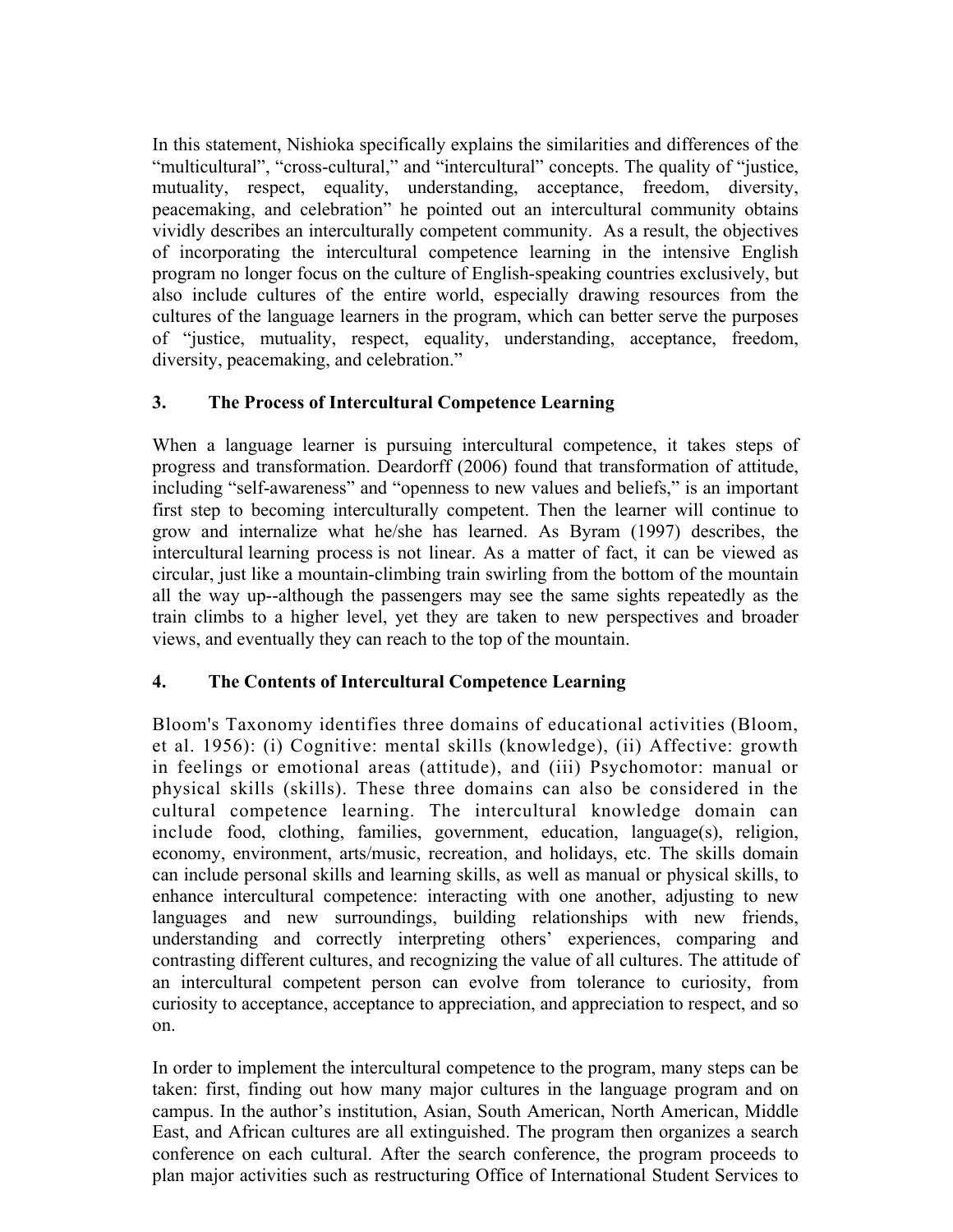be more functional, forming an International Committee by faculty and staff, organizing Intercultural Club to include both domestic and international students with faculty/staff members as advisors, setting up Conversation Tables for language learners and native speakers to practice English and other languages. At the same time, students take initiative to offer informal language and cultural classes. By doing so, language learners take pride in their ability of teaching their native languages to native English speakers. This can also enhance their motivation to know more about both English and their own languages. In addition to the above offices and organizations, the Intensive English Program also sponsors a Multi-cultural Food and Performance Night per semester to attract both students and faculty/staff, and even community members, to participate. The Multi-cultural Food and Performance Night, as much fun as it can be, also serves as an intercultural education event.

# **5. Sources for Intercultural Competence Learning**

## **5.1 On Campus**

The following are opportunities where students of Intensive English Program can explore and discover sources to elevate their competence:

**5.1.1 Classrooms:** In the English language classes, rich in cultures: poems, autobiographies, short stories, dramas, memoirs, and essays fitting students' language skills are selected for reading and discussion. Students are given topics to research and to give presentations to the public of campus, just like presentations in a conference. We strategically emphasize the learning objectives on families, traditions and customs, comparison between cultures, outside influences and inside transformation, so students can go through the circular learning process described in section 3 of this paper: The Process of Intercultural Competence Learning.

**5.1.2 Intercultural Club**: The club is formed by both domestic and international students. The club members meet on a weekly basis to offer international and domestic students and the entire campus community opportunities for cultural exposures. The regular activities included dances, music, movies, sports, picnics, and games, etc. The club also arranges an annual multi-culture night, performing music, dances, sports, and arts of a variety of cultures, and of course, an array of foods was served. The multi-culture night attracts participants from both the college and the broader community in town. The members are also invited to other colleges or schools and churches to present the cultural programs.

**5.1.3 Conversation Tables:** There are three types of conversations desks. First, a group of volunteers is invited to provide language and cultural exchange. The group members, having been trained in language teaching/learning, come to the campus weekly and conduct conversations with students who sign up to the desks. The contents include general topics and questions and answers concerning adjustment to a new linguistic and cultural environment. In addition to talking about shopping, food, music, movies, hobbies, and social networking, more serious topics such as history, traveling, college majors and career choices, relationship and marriage were of much interest at the conversation tables. The participants agree to avoid open discussion of religions and politics, so to make sure no bias or inappropriate conducts are involved. The second type of conversation table is formed by volunteering students who are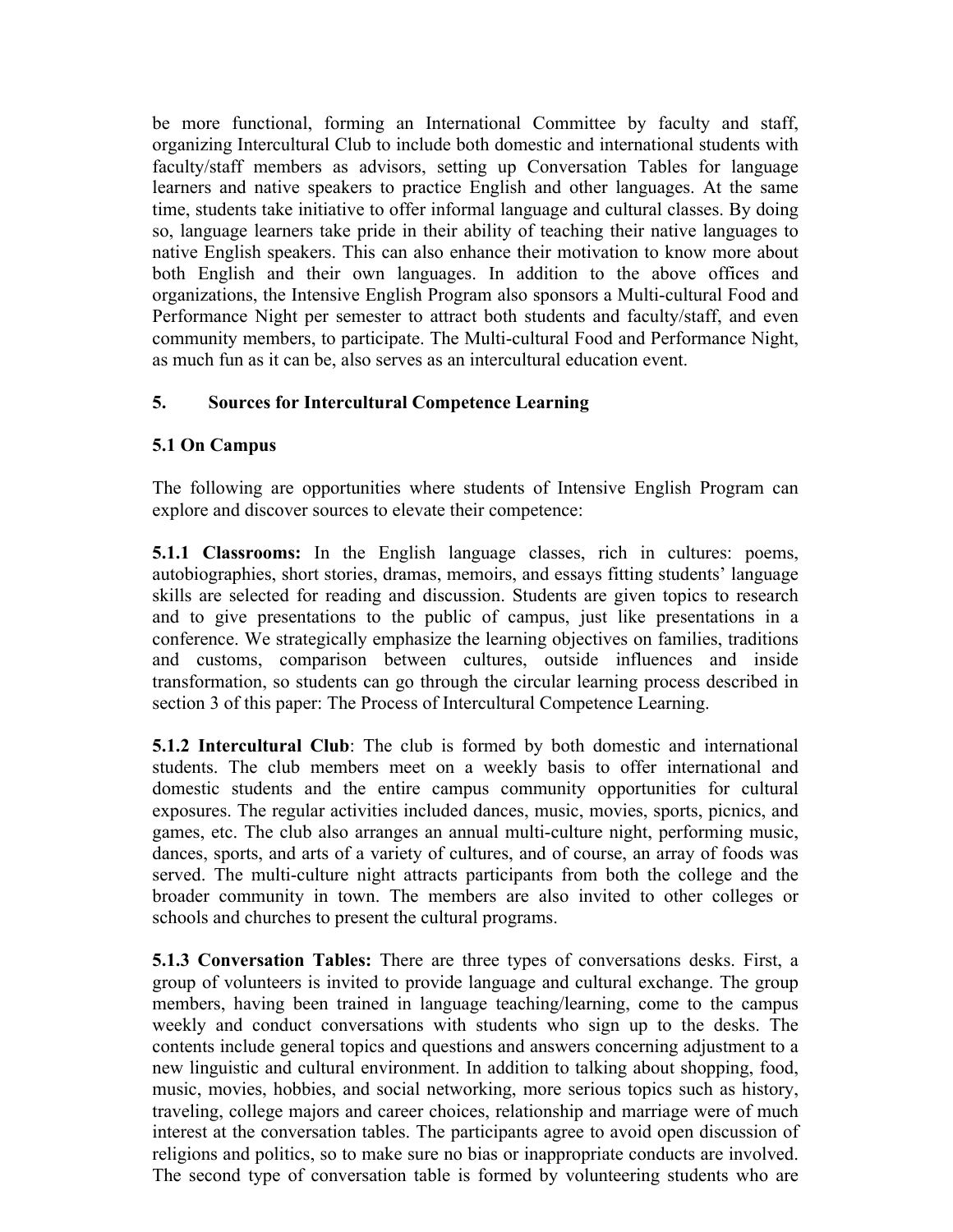interested in offering assistance and support in language learning. The volunteers contact the Intensive English Program and "adopt" one or a few English learners to hang out, eat, or study together. Students give instructors weekly update of their activities as a reflection, and the instructors also make sure the interactions are appropriate and mutually helpful. The third type was more relaxed and spontaneous. Faculty and staff members are encouraged to take lunch at the campus dining hall and make conversations with both domestic and international students. The president of the college even generously offers three free meals to faculty and staff as an incentive in the fall semester. If all the opportunities of three free meals are taken in the fall, six free meals are offered in the spring semester, and then the program starts over again in the next fall. These opportunities greatly encourage interactions and conversations among members of the entire college. International students are especially encouraged by their instructors to participate in the dining hall conversations. Although the third type is informal and not as organized or structured as the first two types, the interlocutors are still able to exchange points of view and learn from one another.

**5.1.4 Intercultural Club:** The club is formed by both domestic and international students. The club members meet on a weekly basis to offer students and the entire campus community opportunities for cultural exposures and friendship. The regular activities include dances, music, movies, sports, picnics, and games, ethnic fashion show, etc. The club also arranges an annual multi-culture night, performing music, dances, sports, and arts of a variety of cultures, and of course, an array of foods was served. The multi-culture night attracts participants from both the college and the broader community in town. Once in a while, the members are also invited to other colleges or schools and churches to present the cultural programs such as the customs of the Lunar New Year and Ramadan.

**5.1.5 Informal Language and Culture Classes:** These classes, such as Mandarin Chinese, Chinese Martial Arts, Samba, and Brazilian Martial Arts, offered by international students, prove to be a very good idea for cultural exchange and enrichment. The students made lesson plans and create learning procedures for their "language students" who might be their classmates, college staff, or even their professors. Through teaching and learning simple conversational phrases and sentences, the cultures were learned and exchanged. In order to teach the language of their own, the student-teachers put effort in making plans and create better teaching methods, which also strengthen their motivation of learning English. These language and culture classes are a good example of reciprocity, and the students who teach their languages or cultures develop a stronger sense of belonging to the college. **5.2 Out of Campus**

Intercultural competence learning does not have to be limited in the campus or the classrooms. Finding resources and consultant on campus and out of campus are equally beneficial.

**5.2.1 Sister Cities Program:** the city where the Intensive English Program is located, Fort Wayne, Indiana, USA, has four sister cities: Plock, Poland; Takaoka, Japan; Gera, Germany, and Taizhou, China. Many activities are held in the city to exchange friendship and peace through educational, cultural and economic programs (www.fortwaynesistercities.net/). The international students, as well as domestic students, are encouraged to participate in activities such as galas,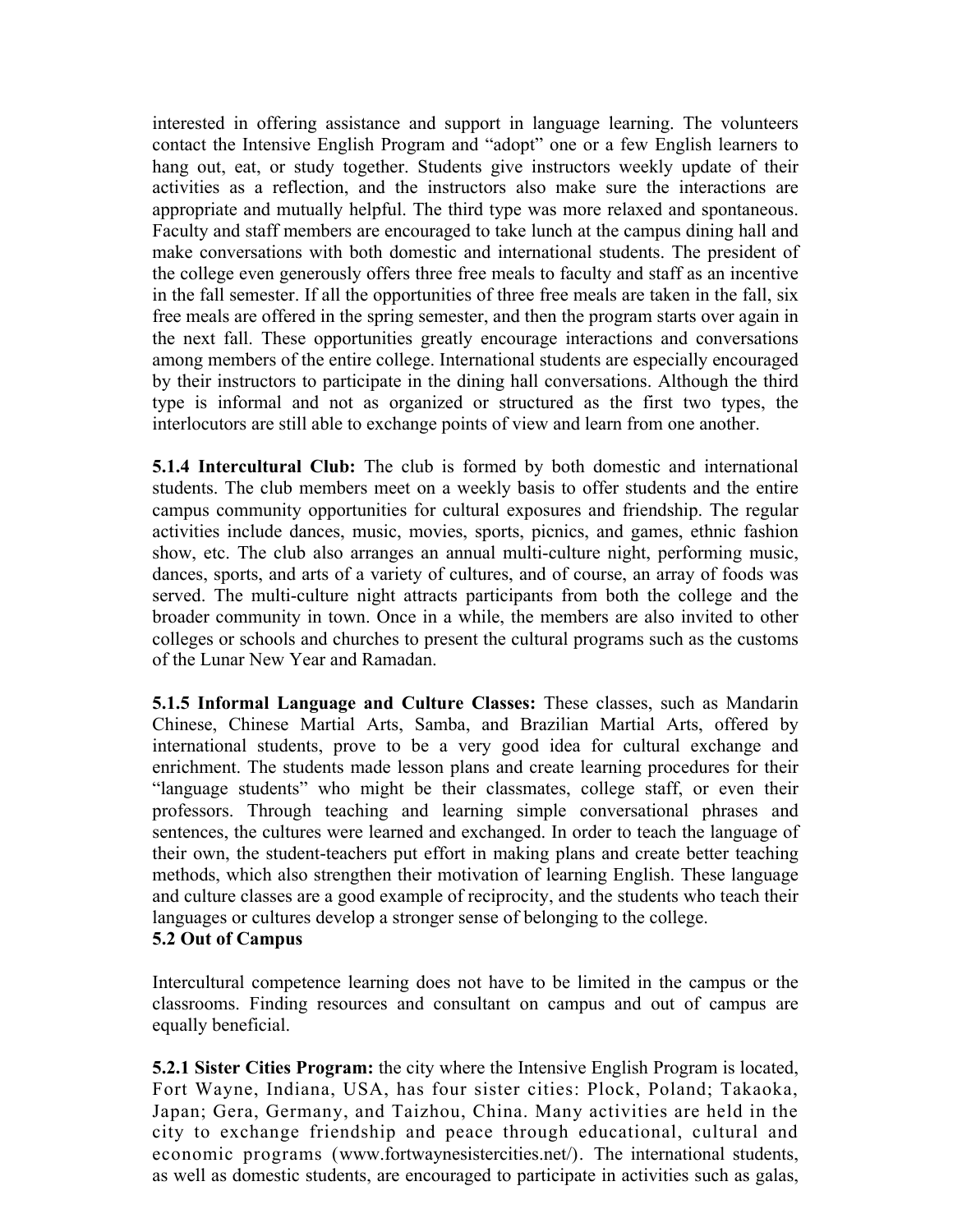cultural parades, music and dances, and sometimes even serve as volunteers in setting up venues, reception, food services, are and craft for children, etc., to promote their own cultures. In order to do a good job in their volunteer works, some orientation tutorials are offered by the Intensive English Program instructors, and the participants try hard to practice English conversations and etiquette, and brush up their understanding of their own cultures.

**5.2.2 Other City-wide Festivals:** Language learners can also benefit from a variety of other culture-related festivals in the city or surrounding cities for intercultural competence learning. Fort Wayne is a small city, but is able to hosts several culturally rich festivals, such as Greek Festival, German Festival, Japanese (Cherry Blossom) Festival, and Art Festival, etc. Students are encouraged to attend the shows, interact with other participants, and, once again, to volunteer to help with an array of small jobs.

**5.2.3 Immigrant communities:** According to the website of Hispanic and Immigrant Liaison of Fort Wayne (http://www.unaoc.org/ibis/2011/04/11/hispanic-andimmigrant-liaison-fort-wayne-indiana/), 6% of Fort Wayne residents are foreign-born. Fort Wayne's Hispanic and Immigrant Liaison provides information and assistance for accessing city services and educates the community about cultural issues associated with Fort Wayne's diverse populations. The liaison has worked in partnership with the local Burmese Advocacy Center to invite the community to learn about Burma, its people, history, culture, diverse dialects, music and food and to hold presentations from faculty, researchers, and volunteers who have direct contact with this community. The liaison also offers English and Spanish classes, job skills/financial skills training, as well as cultural competency to immigrant and refugee service providers. The language learners, though neither immigrants nor refugees, are welcome to the events to learner languages and cultures, also to offer volunteer services such as interpretation, event assistance, cleaning, childcare, etc. Students have been richly exposed to a variety of cultures and shared their own cultures with those they meet and serve.

**5.2.4 Host Families Program:** Host families are volunteers who are recruited from local residents by the International Admission and Services Office. Many of them are college faculty and staff members. The families contact International Admission and Services Office and the Office makes sure they have clear backgrounds, and then the office matches the host families and students, and the families take time to invite students, including students of the Intensive English Program, to spend weekends or holidays in their houses to share traditions and culture and allow their guests to participate in a wide range of their family activities. The student guests also introduce their own cultures to the host families. During the stays, not only is knowledge or information shared, more importantly, values and opinions are observed and considered, and a strong bond is formed between the host family and the student guests. Sometimes the relationship between the family and the guests are so good that it can last long after the students graduate and leave the college or return to home countries.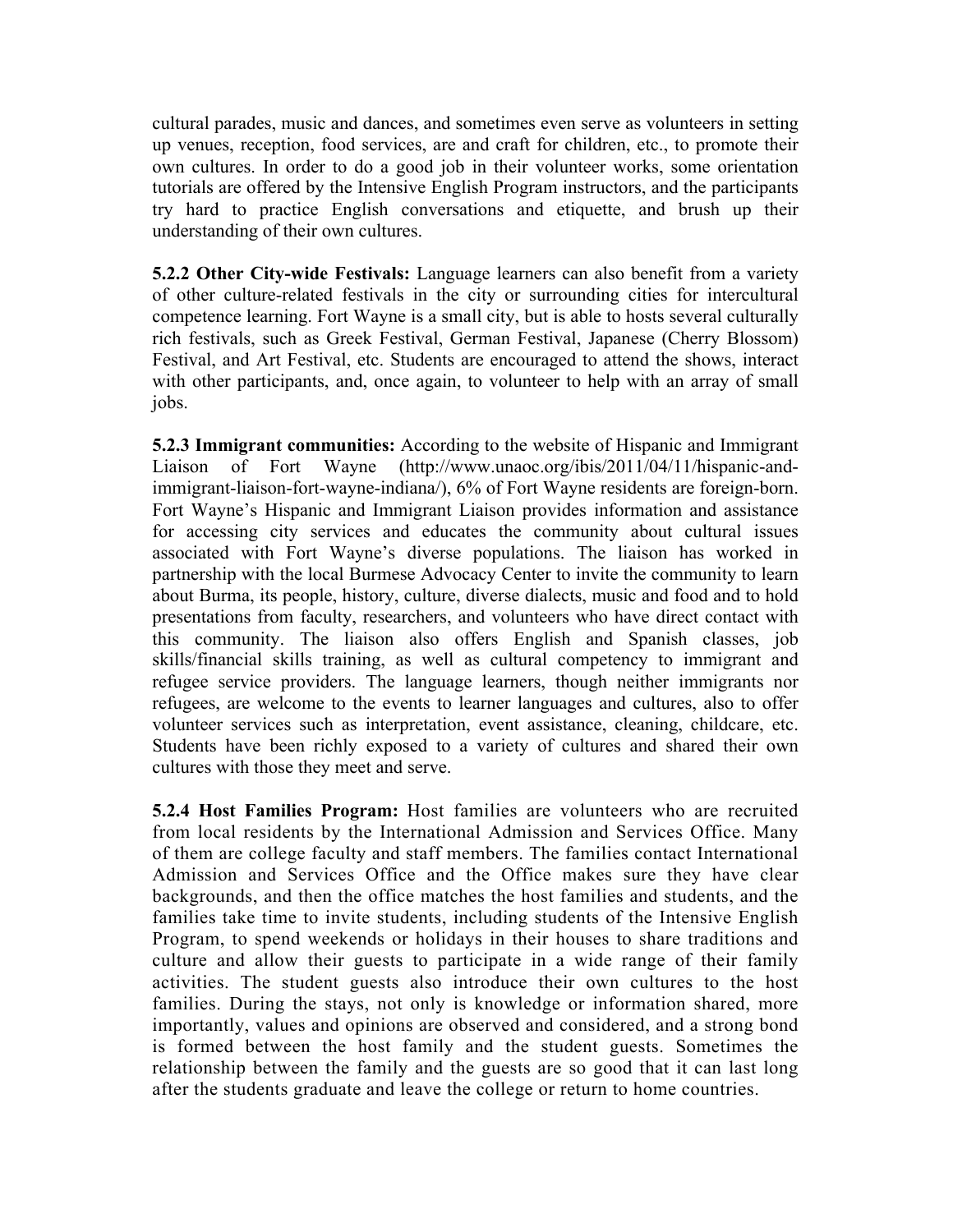## **6. An Action Research**

With these sources and learning opportunities, an action research was conducted. The participants included staff/faculty members and students of the Intensive English Program.

## **6.1 Research Method and Procedure**

**6.1.1 Project Meetings:** A project coordinator was determined and several advisory members from college faculty/staff were included. The meeting began with sharing personal experiences of intercultural competence learning, conducting selfevaluations, and concluded with developing plans to reach higher level of intercultural competence.

**6.1.2 Interacting with People:** Students set out to actively interact with people on campus and out of campus. A "Meet and Greet" evening kicked off the interaction. Once knowing one another, students felt free to discuss languages and cultures with classmates, dorm roommates, college staff and faculty. They introduced themselves to people they met in the public libraries, markets, restaurants, stores, churches, etc., and exchanged life experiences and information with them. They were encouraged by the instructors to keep journals and photos of their activities for reflection and memories. Students and college staff/faculty also made use of Conversation Tables and a variety of college activities for on-going interactions.

**6.1.3 Artifacts and Photos of Artifacts Presentation:** The "touch-able" real items representing cultures were collected and presented in "show and tell" activities. If real item were not available, photos of artifacts were also valued and appreciated. Students showed steamers (*zheng-long*) with which the Chinese *dim-sum* (dumplings and buns with fillings) was cooked, boomerang with which Australian used in hunting, Brazilian tea with the flavor of *guarana*, an exotic South American fruit, and special coffee makers for Arabic coffee, etc. The showing of artifacts and the demonstration of their functions inspired learners to want to find out more of the cultures these artifacts represented. Many questions were asked, and those questions that did not receive satisfactory answers would become topics for further researches. Both the presenters and the audience took ownership of their learning in these activities.

**6.1.4 Host Families:** As described in 5.2.4, students were invited to host families' houses for weekends or holidays. The interaction would become highlight of their studying in a new country, and they also became "ambassadors" of their own countries to share their cultures to their host families, along with the families' relatives and friends. Many students were so considerate as to present a small gift from their own cultures as a token of appreciation as well as an ice-breaker of conversations.

**6.1.5 Volunteer Works:** In addition to the volunteer opportunities mentioned in 5.2.1, 5.2.2, and 5.2.3, some local facilities welcomed students to visit as volunteers as well. Some students with higher English proficiency volunteered to help in the campus offices, such as helping new students with campus orientation, registration, and home-coming programs. Some students visited residents in local nursing homes to sing or play instruments for the residents, and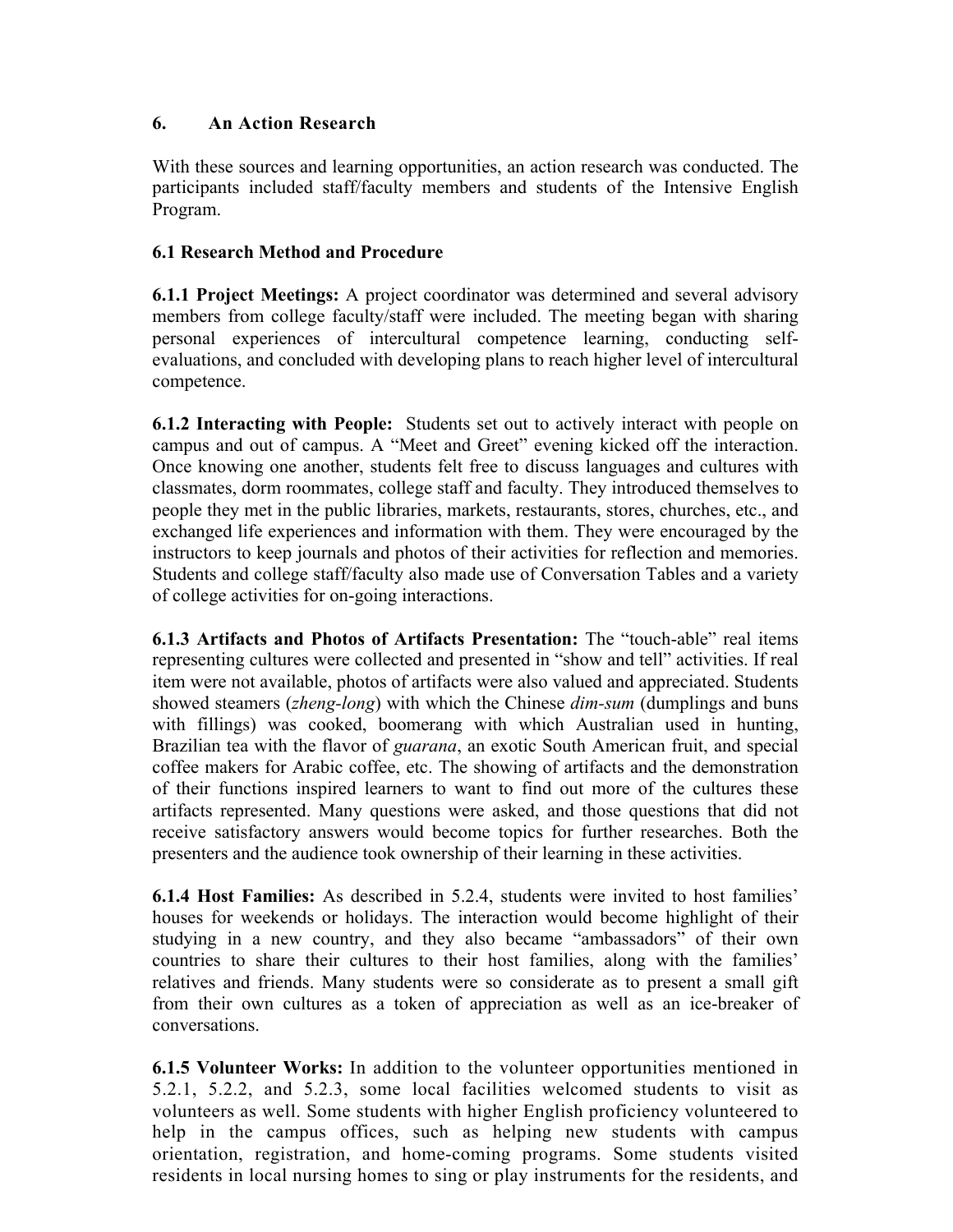listen to the residents' stories of life. These activities were mutually beneficial the students learned about American language and about the society, and the residents in the nursing homes had opportunities to have young company from all over the world. Students were also encouraged to keep journals and pictures of their journeys, and some of them did maintain correspondence with the residents even after they left the college.

## **6.2 Assessment of Intercultural Competence Learning**

The objectives of this action research are to measure how students improve their knowledge, skills, and attitudes toward intercultural competence through language learning. The assessment focuses on the three categories; however, several tools for assessment, as described in 6.2.1, 6.2.2, 6.2.3, 6.2.4, and 6.2.5, are used for more reliable results:

- **6.2.1** Observation of learners' performance, interactions, and attitudes
- **6.2.2** Interviews with learners, one-on-one or in small groups
- **6.2.3** Learners Notes: Learners kept notes and wrote journals to record their learning progress
- **6.2.4** Information Quizzes: Quizzes were given from time to time, either on paper or in conversations, to check students' awareness. Below is a sample quiz:

## **Cultural Information Quiz**

Choose one correct answer for each question.

- 1. In Islam, Ramadan is
	- A. a temple for worship
	- B. a holy month of fasting and prayer
	- C. a type of clothing
- 2. In the United States on Thanksgiving, most people eat \_\_\_\_\_\_\_\_\_\_. A.chicken
	- B.turkey
	- C. lamb
- 3. The major language spoken in Brazil is  $\qquad \qquad$ .
	- A. Portuguese
	- B. Spanish
	- C. Brazilian
- 4. Haiku is
	- A. an Indian food
	- B. a Thai religious ceremony
	- C. a very short form of Japanese poetry
- 5. In the United States, a pot luck party is
	- A. a party where everyone dance.
	- B. a party where the host sells pots.
	- C. a party where everyone brings some food to share.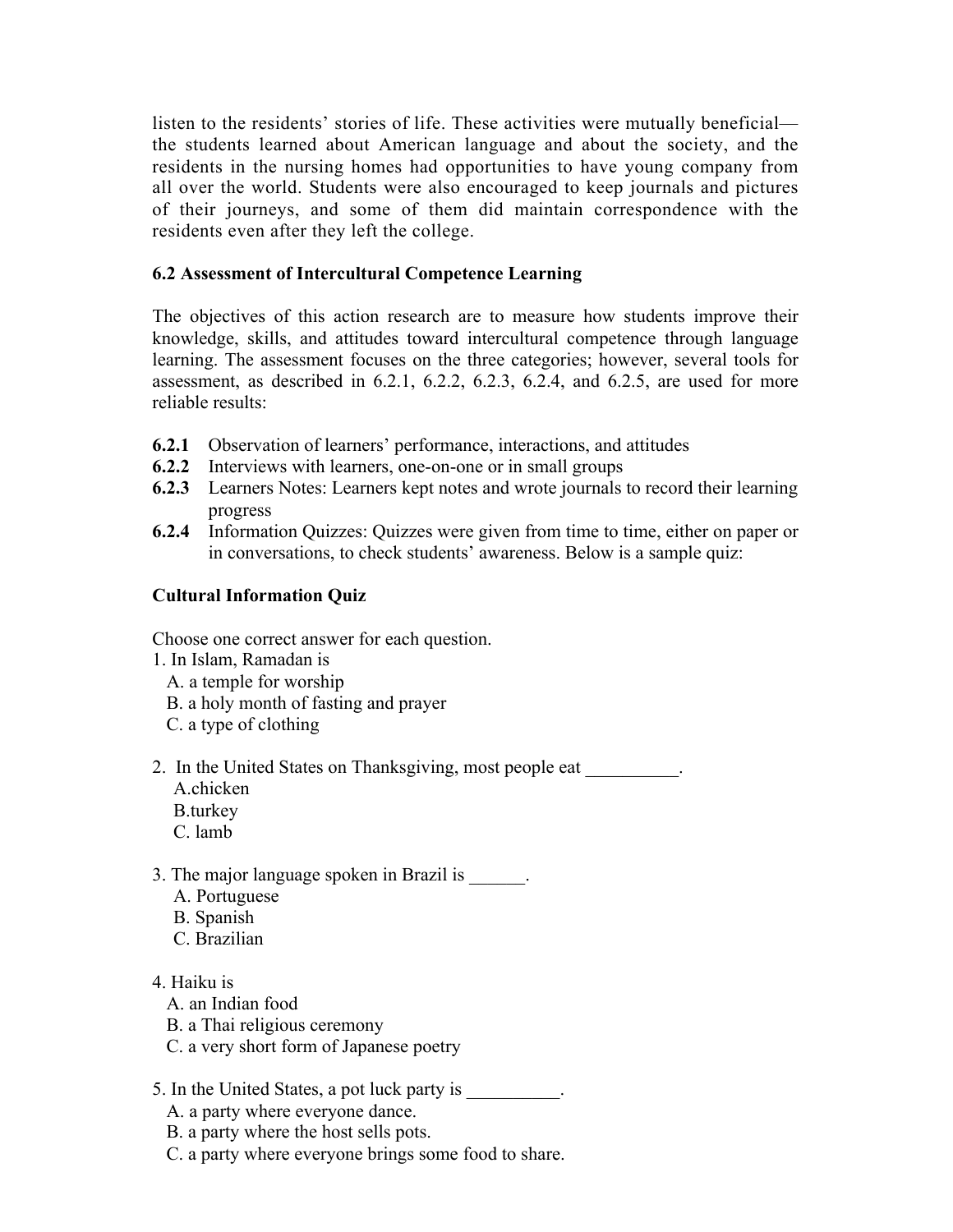- 6. In China, parents gave children money for Chinese New Year in
	- A. white envelopes
	- B. yellow envelopes
	- C. red envelopes
- 7. Kenya is located on\_\_\_\_\_\_\_\_\_.
	- A. The east of Africa
	- B. The south of Asia
	- C. The north of South America
- 8. Swahili is a language spoken mostly in
	- A. North Europe
	- B. Hawaii
	- C. Africa
- 9. The main religion of Mexico is
	- A. Roman Catholic
	- B. Buddhism
	- C. Islam
- 10. Sanskrit is
	- A. The primary sacred language of Hinduism
	- B. a type of cream
	- C. A country in Africa
- **6.2.5 Questionnaires:** Below are sample questionnaires, one used for new comers, and the other for students who have experienced intercultural competence learning for a year (from August to May).

#### **6.2.5.1 Intercultural Competence Questionnaire for New Comers**

Mark the following statements by checking (v) Strongly Agree, Agree, I Don't Know, Disagree, or Strongly Disagree. This is not a test. Think of these questions as a way to find out what you feel about cultures you have known.

|                |                              | Strongly | Agree | I Don't | Disagree | Strongly |
|----------------|------------------------------|----------|-------|---------|----------|----------|
|                |                              | Agree    |       | Know    |          | Disagree |
| 1              | All Americans speak English. |          |       |         |          |          |
|                |                              |          |       |         |          |          |
| 2              | Once I am in America, I want |          |       |         |          |          |
|                | to forget where I am from.   |          |       |         |          |          |
| 3              | I have to avoid speaking my  |          |       |         |          |          |
|                | native language and speak    |          |       |         |          |          |
|                | English only.                |          |       |         |          |          |
| $\overline{4}$ | I want to introduce<br>my    |          |       |         |          |          |
|                | culture to people I meet in  |          |       |         |          |          |
|                | America.                     |          |       |         |          |          |
| 5              | alike<br>Americans are more  |          |       |         |          |          |
|                | than they are different.     |          |       |         |          |          |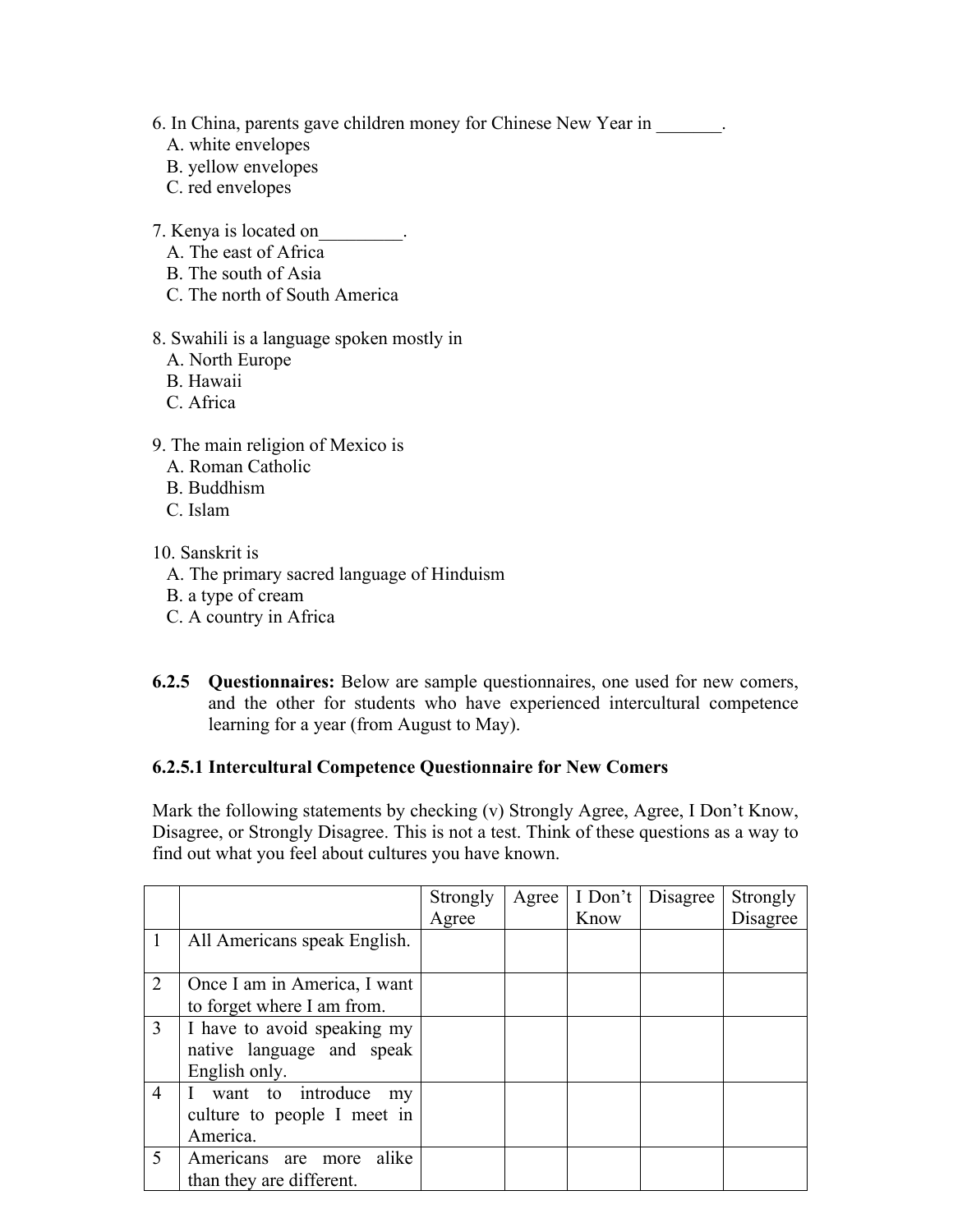| 6      | Americans can be as shy as I |  |  |  |
|--------|------------------------------|--|--|--|
|        | am.                          |  |  |  |
| $\tau$ | TV programs help me learn    |  |  |  |
|        | American culture.            |  |  |  |
| 8      | I want to know<br>my         |  |  |  |
|        | classmates' cultures as well |  |  |  |
|        | as American culture.         |  |  |  |
| 9      | One single experience can    |  |  |  |
|        | form an impression of a      |  |  |  |
|        | certain culture.             |  |  |  |
| 10     | Stereotypes are dependable   |  |  |  |
|        | information to understand a  |  |  |  |
|        | culture.                     |  |  |  |

### **6.2.5.2 Intercultural competence questionnaire for students who have completed the one school year (August to May) of Intensive English Program**

Mark the following statements by checking (v) Strongly Agree, Agree, I Don't Know, Disagree, or Strongly Disagree. This is not a test. Think of these questions as a way to find out what you feel about cultures you have known.

|                |                               | Strongly | Agree | I Don't | Disagree | Strongly |
|----------------|-------------------------------|----------|-------|---------|----------|----------|
|                |                               | Agree    |       | Know    |          | Disagree |
| $\mathbf{1}$   | I feel comfortable speaking   |          |       |         |          |          |
|                | English to anyone I meet.     |          |       |         |          |          |
| $\overline{2}$ | I don't have to worry about   |          |       |         |          |          |
|                | being known<br>as<br>an       |          |       |         |          |          |
|                | international student.        |          |       |         |          |          |
| 3              | comfortable<br>have<br>L      |          |       |         |          |          |
|                | relationship with<br>my       |          |       |         |          |          |
|                | professors.                   |          |       |         |          |          |
| 4              | have learned American         |          |       |         |          |          |
|                | culture in my classes.        |          |       |         |          |          |
| 5              | have learned American<br>Ι    |          |       |         |          |          |
|                | culture out of my classes.    |          |       |         |          |          |
| 6              | I have learned cultures other |          |       |         |          |          |
|                | than American culture in my   |          |       |         |          |          |
|                | classes.                      |          |       |         |          |          |
| $\tau$         | I have learned cultures other |          |       |         |          |          |
|                | than American culture out of  |          |       |         |          |          |
|                | my classes                    |          |       |         |          |          |
| 8              | I have learned how to discern |          |       |         |          |          |
|                | stereotypes.                  |          |       |         |          |          |
| 9              | I am willing to share my      |          |       |         |          |          |
|                | culture with those who are    |          |       |         |          |          |
|                | interested.                   |          |       |         |          |          |
| 10             | I am interested to learn more |          |       |         |          |          |
|                | cultures different from mine. |          |       |         |          |          |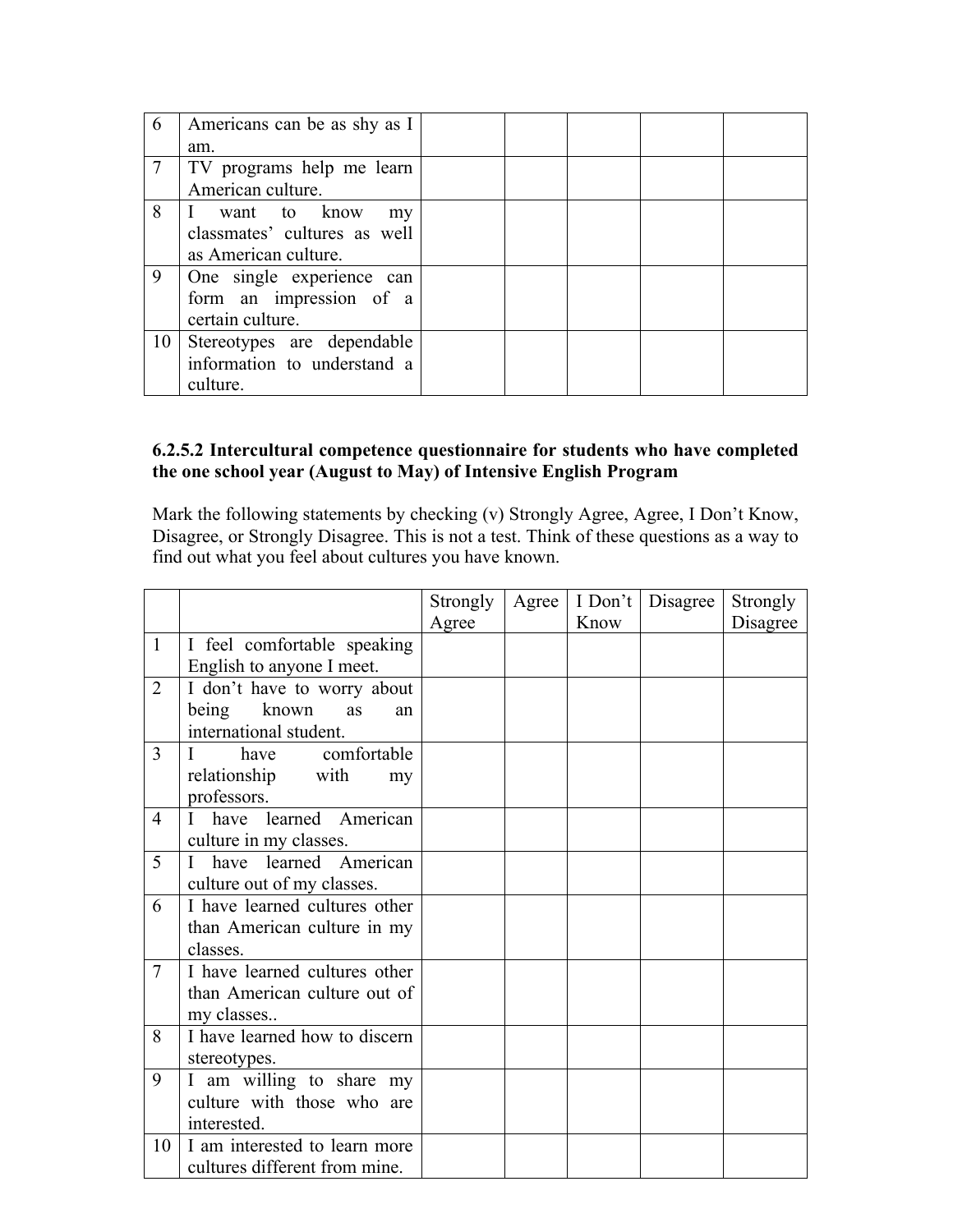#### **6.2.6 Rubric for Assessment**

After the end-of-year evaluation, students' knowledge, skills, and attitudes are placed into three competence levels--emerging, approaching, and meeting--with the criteria of the following rubric:

|               | Emerging                 | Approaching         | Meeting             |  |
|---------------|--------------------------|---------------------|---------------------|--|
| Knowledge     | Demonstrates             | Demonstrates basic  | Demonstrates        |  |
|               | surface or<br>vague      | but<br>accurate     | adequate            |  |
|               | understanding<br>of      | understanding<br>of | understanding<br>of |  |
|               | some elements<br>of      | many elements of    | most elements of    |  |
|               | other cultures           | other cultures      | other cultures      |  |
| <b>Skills</b> | Demonstrates             | Demonstrates        | Is able to interact |  |
|               | skills<br>limited        | skills<br>necessary | with members from   |  |
|               | with<br>interacting      | interacting<br>with | other cultures with |  |
|               | members<br>from          | members<br>from     | adjustment          |  |
|               | other cultures           | other cultures      |                     |  |
| Attitudes     | limited<br><b>Shows</b>  | the<br>Recognizes   | Is able to accept   |  |
|               | other<br>in<br>interests | value of<br>other   | and adjust to new   |  |
|               | cultures                 | cultures            | cultural situations |  |

## **6.2.7 Results of Assessment**

The assessment is an on-going action conducted along with the intercultural competence learning. The results of the assessment are collected at the end of every school year (late August to early May). The following are results of assessment to participants of the Intensive English Program in the past three school years:

|           | Emerging $: 3-5$ | Approaching: 6-8 | Meeting: 9-11  |
|-----------|------------------|------------------|----------------|
| 2012-2013 | $12\%$ (3/25)    | $32\% (8/25)$    | $32\% (8/25)$  |
| 2013-2014 | $12\% (6/50)$    | $14\% (7/50)$    | $18\% (9/50)$  |
| 2014-2015 | $4\%$ (1/26)     | $16\% (4/26)$    | $40\% (10/26)$ |
| 2015-2016 |                  | (in progress)    |                |

## **7. Conclusion**

As this paper is presented in the very beginning of 2016 on January 10, we are aware that 15 years have passed since we received the 21 century. Many events that happened in the past decade suggests that utilizing "intercultural competence" in interacting with people from a variety of cultural backgrounds are not only necessary, but also urgent. Through language programs, cultures can be learned in a more effective way. This paper suggests principles and describes activities of intercultural competence learning, augmented by the students, faculty, and staff of an institution that offers Intensive English Program. A series of Intercultural Competence learning scenarios can help both learners, instructors, as well as administration consider its feasibility and its challenges. Although the activities described in this paper are triedand-true experiences which attempted to enhance the level of intercultural competence, we believe that the learning process has to continue even after the students complete their formal studies in the Intensive English Program, so that their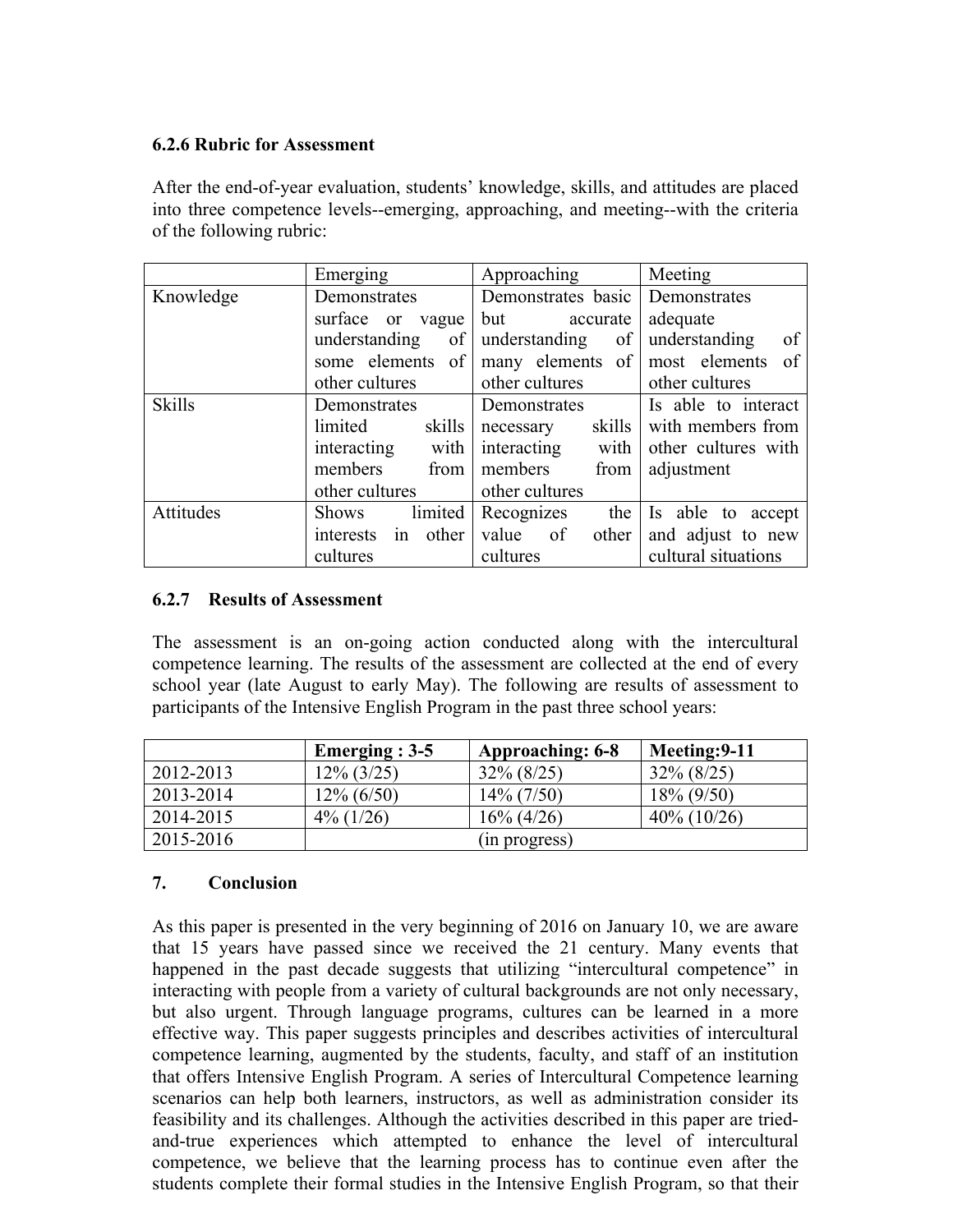behaviors and attitudes toward the intercultural competence can be adjusted for keep. It is the hope of the author and her IEP colleagues that we continue to critique, evaluate, and reshape the action researches we have done, so we can develop better ideas and methods for more effective cultural competence learning.